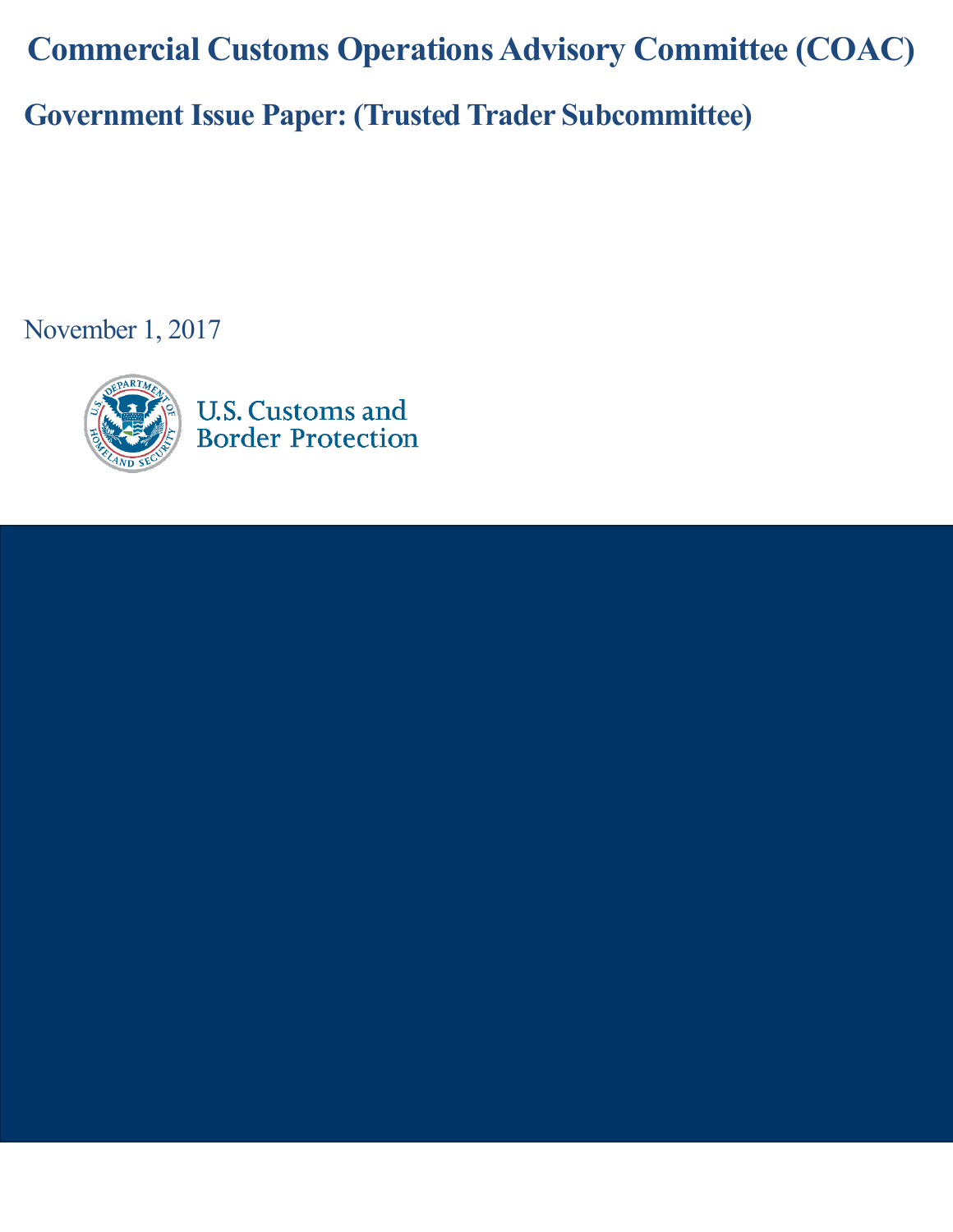#### (OFO/CCS/Trade Compliance Branch)

### (Trusted Trader Pilot Program)

November 1, 2017

### **Action Required:** Informational

## **Background:**

- COAC's Trusted Trader Subcommittee has been asked to provide CBP with recommendations and advice on a Trusted Trader Program. By developing a program that includes trade compliance and security, CBP is addressing the totality of threats confronting international supply chains.
- The Trusted Trader Subcommittee recommended that CBP focus Trusted Trader strategic and tactical objectives on developing compelling benefits for voluntary participation in Trusted Trader Programs, and that these benefits should outweigh the cost of participation. Benefits are essential for the advancement of Trusted Trader Programs and must be articulated in specific facilitation metrics. Benefits also must be aligned with Section 101 of HR 644 on Improving Partnership Programs
- During the period of April 2016 to July 2016, the Trusted Trade Subcommittee held two meetings as a full committee. At the meetings, the work of the Subcommittee focused on finalizing the Trusted Trader Strategy document that outlines the future vison of an enhanced Trusted Trader Program. The Trusted Trader Framework Strategy was released at the July 2016 COAC meeting.

### **Issue:**

- Trusted Trader is an integration of the C-TPAT and ISA programs into a consolidated program that includes supply chain security and trade compliance. The program is being implemented via the Trusted Trader Pilot Program, announced in the Federal Register (79 FRN 13992) on June 16, 2014.
- Currently in Phase II of the pilot program, CBP is working closely with the seven approved Trusted Trader pilot participants and Partner Government Agencies to evaluate program incentives and move toward a whole of government approach to supply chain security and trade compliance.
- CBP is prioritizing three areas of focus for the Trusted Trader Program, including (1) evaluating program incentives, (2) establishing a whole of government approach via PGA partnerships, and (3) preparing the program to be fully operational.
	- o Evaluating Program Incentives: CBP is working closely with pilot participants to measure the incentives provided to participating importers via an operational metrics dashboard.
	- o Partnering with PGAs: CBP has established connections with PGAs to promote a whole of government approach to supply chain security and trade compliance. CBP is working with these PGAs to facilitate existing program incentives and evaluate additional incentives based on the input of pilot participants.
	- o Operationalizing Full Program: CBP is prioritizing incentives with pilot participants to prepare for the program to become fully operational and available to additional participants.